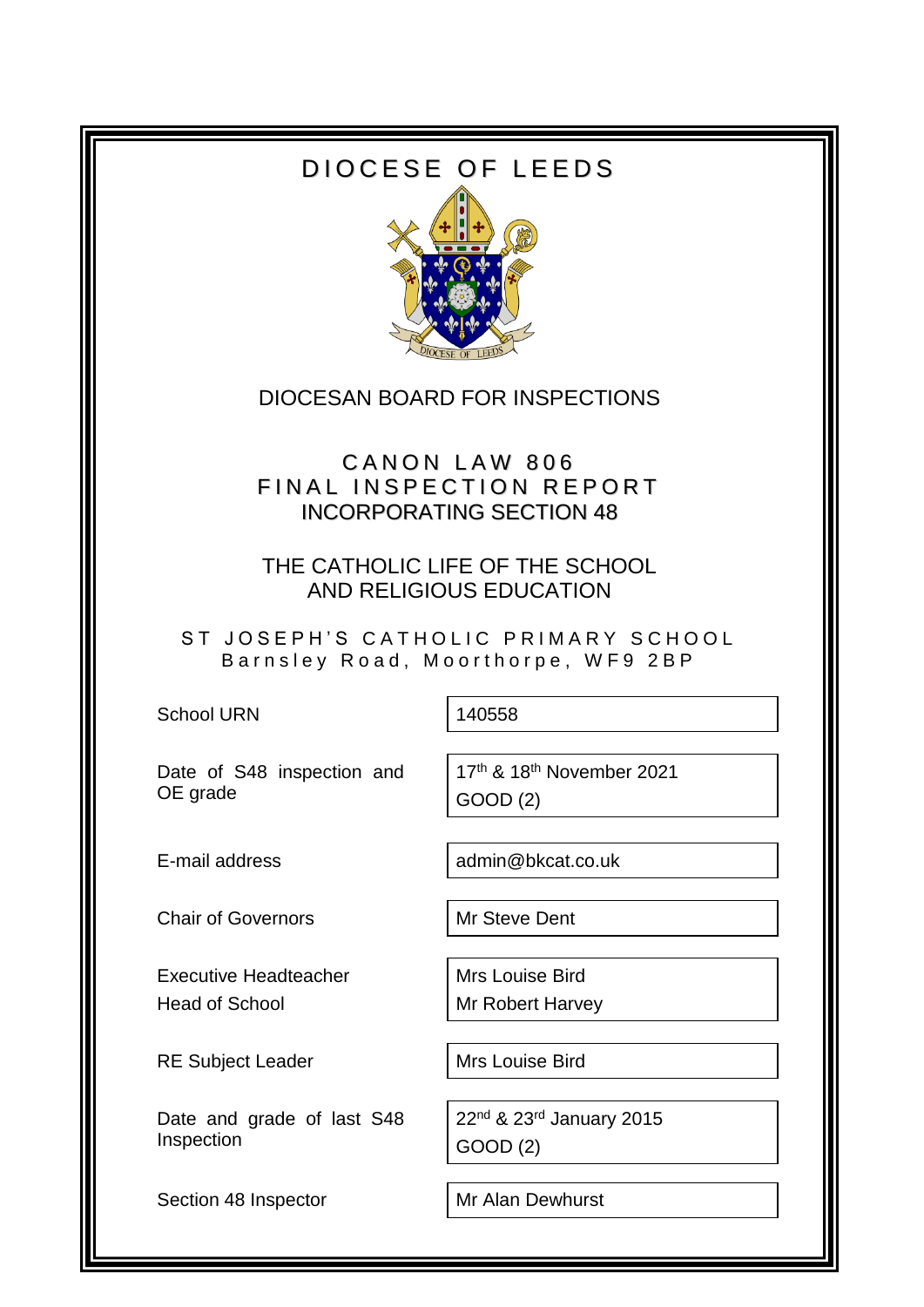### **INSPECTION JUDGEMENTS**

**Inspection Grades: 1 is Outstanding, 2 is Good, 3 Requires improvement in order to be good, 4 is Inadequate**

**OVERALL EFFECTIVENESS:** how effective is the school in providing Catholic Education.

*The above judgement on overall effectiveness is based on all the available evidence following the evaluation of:*

#### **CATHOLIC LIFE 1**

#### **RELIGIOUS EDUCATION 2**

#### **COLLECTIVE WORSHIP 1**

#### **Summary of key findings:**

### **This is a good Catholic school with several outstanding features.**

- St Joseph's Catholic Primary School has a very strong sense of community where all recognise its distinctive Catholic identity, and strive to do the best for the pupils in all aspects of their education and formation.
- The Catholic Life of the school is outstanding. Pupils willingly participate in and contribute to all of the opportunities provided for them by a dedicated and caring staff. Pupils enjoy a wide range of events and activities that help to develop them morally and spiritually.
- The executive headteacher, in a short space of time, has inspired pupils and staff with her enthusiasm, expertise and her deep care for the wellbeing of all.
- Parents are full of praise for the school's provision, for how their pupils are looked after, and for how they feel important in the school. The head of school enjoys their confidence and support through his skillful nurturing of the community.
- Religious education is good, with teachers demonstrating strong subject knowledge in delivering lessons that the pupils find enjoyable and engaging. Teachers' support of one another, and the continuing professional development (CPD) opportunities offered by the diocese and Trust, is improving practice. However, recent changes introduced by the subject leader still need embedding so some inconsistencies in practice remain.
- Collective Worship is outstanding. The new academic year has seen the school refreshing its provision through varied resources, after a long period of disruption. Practices embedded before the pandemic gave pupils a rich variety of prayer and liturgy to enjoy in celebration, and developed their own skills of planning and leadership to a high standard. After a period of adaptation, utilising remote means to maintain involvement in liturgy and prayer, pupils' skills are developing strongly.



**2**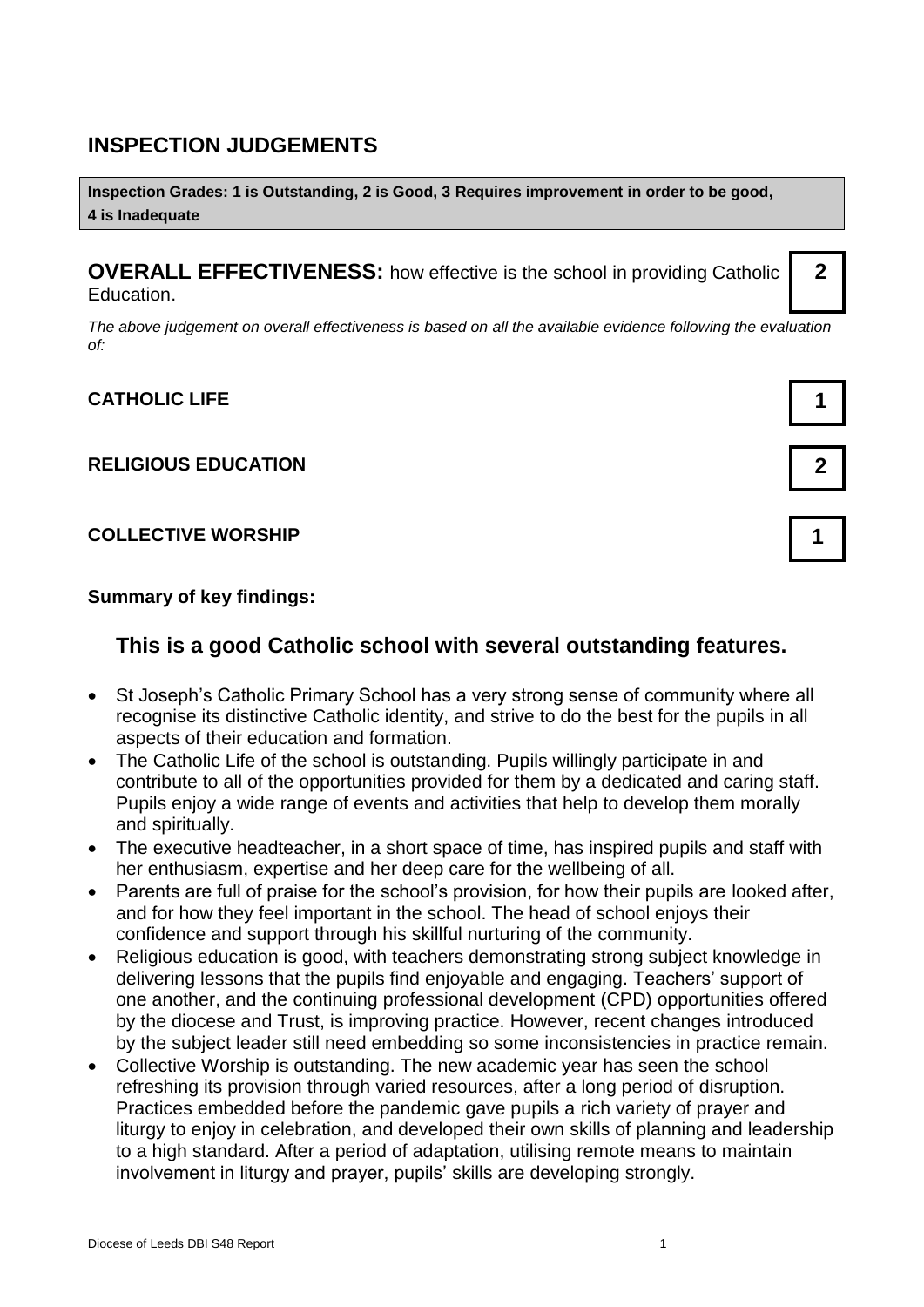- The mission statement is recognisable in the daily life of the school, but its presence and impact is not explicit.
- The academy council, recently reformed to oversee the work of St Joseph's and Sacred Heart schools, is ambitious for the schools' development and together with the executive headteacher across both schools provides appropriate support and challenge.
- The school also benefits from the support and guidance given by the Bishop Konstant Catholic Academy Trust (BKCAT). Staff are very appreciative of the opportunities for collaboration this entails.
- The school has fully addressed the recommendations of the previous Section 48 inspection.
- All canonical and statutory requirements are fulfilled.

#### **What the school needs to do to improve further.**

- Under the oversight of the Academy Council Mission Committee and in conjunction with the BKCAT review, the school should revise its own mission statement to make it more explicit, visible, owned and witnessed to by pupils and staff.
- Increase the quality of teaching and assessment in religious education, thereby raising standards of achievement of pupils through a regular schedule of monitoring and evaluation, continuous professional development and the implementation of strategic plans.
- Continue to rebuild pupil skills in the planning and leadership of prayer and liturgy at age-appropriate levels as they progress through the school.

#### **Information about this inspection**

The Inspection of St Joseph's Catholic Primary was carried out under the requirements of the Education Act 2005, and in accordance with the Leeds Diocesan Framework and Schedule for Section 48 Inspections approved by the Bishop of Leeds. The inspection reviews and evaluates how effective the school is in providing Catholic education. This process begins with the school's own self-evaluation and the inspection schedule follows the criteria set by the National Board of Religious Inspectors and Advisers (NBRIA 2017). While following the inspection schedule as published, the inspector acknowledged the significant impact of the Coronavirus pandemic on schools over a sustained period, and took this into consideration when reaching judgements.

The inspector reviewed in detail the following aspects:

- The extent to which pupils contribute to and benefit from the Catholic Life of the school
- The quality of provision for the Catholic Life of the school
- How well pupils achieve and enjoy their learning in Religious Education
- The quality of teaching, learning and assessment in Religious Education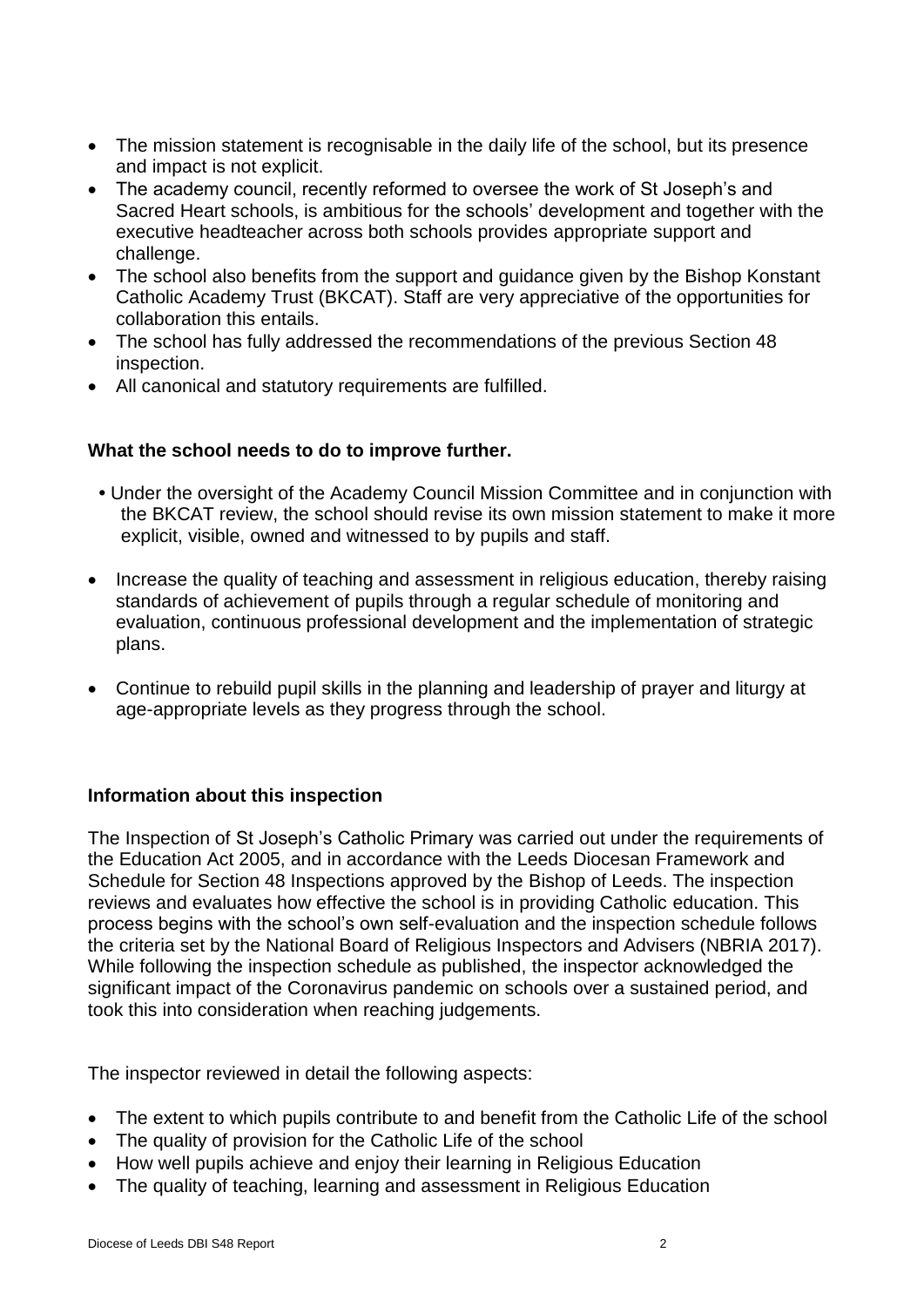- How well pupils respond to and participate in the school's Collective Worship
- The quality of Collective Worship provided by the school
- How well leaders and governors promote, monitor and evaluate the provision for Religious Education, Collective Worship and the Catholic Life of the school

The inspection was carried out by one inspector over two days:

- Teaching and learning in Religious Education (RE) lessons was observed in four classes.
- A Key Stage 2 Collective Worship (led by the executive headteacher) was attended. There were also observations of three classroom worship gatherings, and a 'remote' school hymn-singing session.
- Discussions were held with the executive headteacher, head of school, representative groups of academy councilors, experienced staff members and staff new to Catholic education; the pastoral lead, Mini-Vinnie leaders, the BKCAT standards officer and a Catholic Care worker.
- Discussions were held with two groups of pupils and a group of parents.
- A sample of pupils' RE workbooks from every class was scrutinised, after discussions about pupils' books with teachers from the Early Years Foundation Stage and Years 2, 4 and 6.
- A range of documents was made available and scrutinised, including the Diocesan Self Evaluation Form (DSEF), the action plan for RE, Catholic Life and Collective Worship, attainment and progress data, surveys, school policies, and minutes of academy council meetings.
- Relevant areas of the school website and postings on the social media platforms of Twitter, Facebook and Class Dojo were examined.
- Displays around the school and in classrooms were also noted.

#### **Information about this school**

- St Joseph's Catholic Primary School serves the parish of Sacred Heart and St Joseph, Hemsworth. The school attracts pupils from a varied catchment area from the nearby towns of Upton, South Kirby, Hemsworth and South Elmsall.
- It is a one-form entry school with a part-time nursery; there are currently 197 full-time and 10 part-time pupils on roll.
- St Joseph's is one of the 15 voluntary academies in the BKCAT. It shares an executive headteacher with Sacred Heart Catholic Primary School, Hemsworth. The two schools have a shared academy council, created in May 2021.
- 51% of pupils are baptised Catholics with another 16% from other Christian denomination backgrounds.
- Around 40% of pupils speak English as an additional language, above average for the local area and nationally.
- The school was last inspected by Ofsted in February 2017, and judged to be 'good'.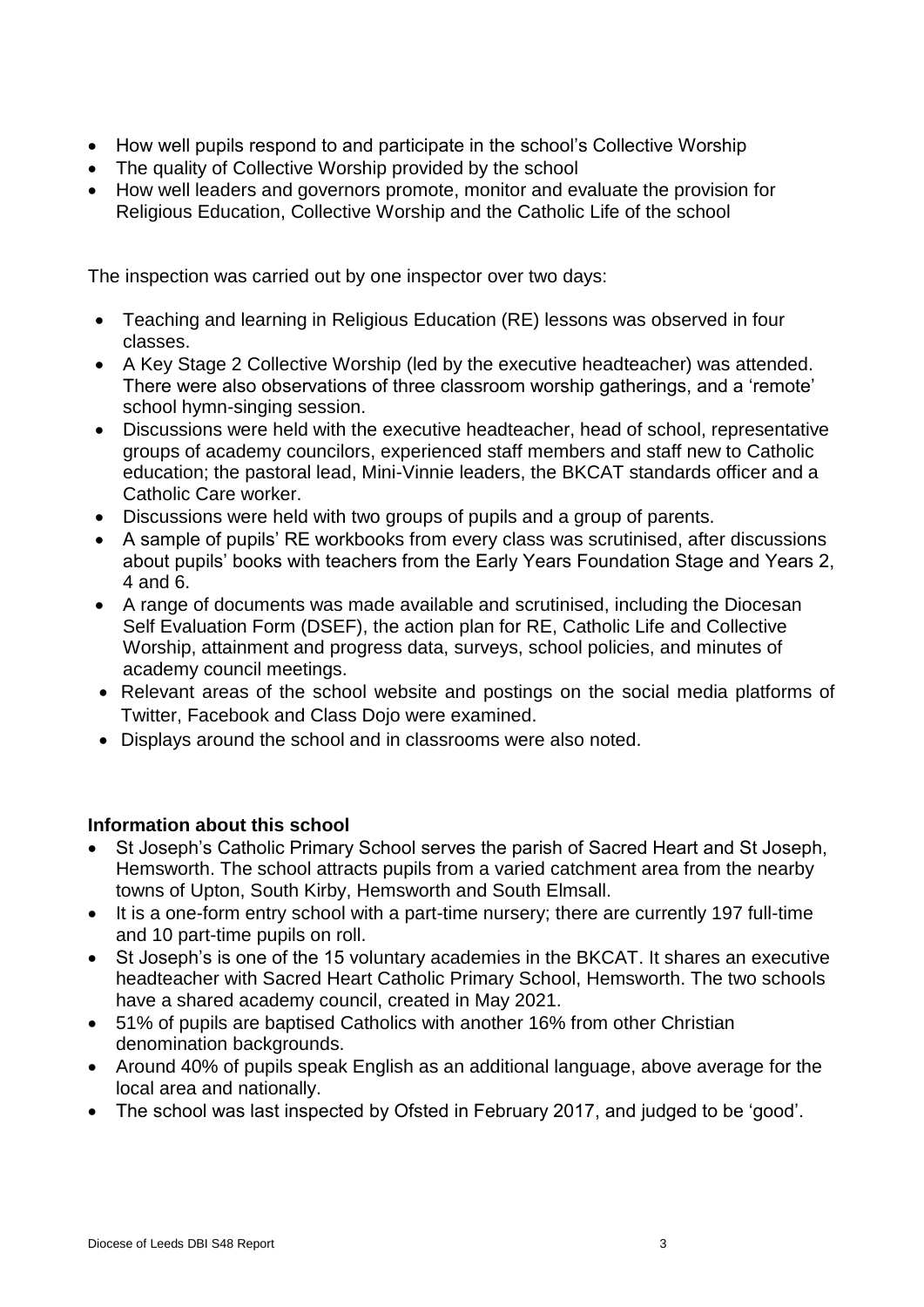## **Full report - inspection judgements**

# **CATHOLIC LIFE**

### **The Catholic Life of the school is outstanding**

| The extent to which pupils contribute to and benefit from the Catholic Life of the<br>school.                    |  |
|------------------------------------------------------------------------------------------------------------------|--|
| The quality of provision for the Catholic Life of the school                                                     |  |
| How well leaders and governors promote, monitor and evaluate the provision of the<br>Catholic Life of the school |  |

- Pupils speak highly of their school, and clearly appreciate the significance of its Catholic identity. They recognise that it has a profound influence on how they behave and care for each other.
- Their behaviour is exemplary in class and around the school. They enjoy the achievements of others in the school. They recognise that any difficulties can be quickly reconciled and forgiven. They readily accept and include all within the community whatever their background.
- Parents speak with conviction about the influence of the school's Catholic Life on their children, describing how it has such a positive impact at home and in their daily lives outside school. This was evident during the inspection in the politeness of pupils and their articulation of values during discussions in class.
- Pupils have taken the lead in many activities that promote the school's Catholic Life. Charity involvement is organised by the Mini-Vinnies group, and has seen support for a wide range of national charities as well as for those in need in the local community. Examples are the fund-raising for MacMillan Cancer, CAFOD, Hello Yellow for mental health and the donations to local food banks.
- Other groups are active in school, such as the School Council and Eco-Council, helping to develop improvements and raise awareness of important issues.
- Pupils take advantage of the wide range of activities on offer, such as the after-school provision and the support offered pastorally. They take part enthusiastically in opportunities with other schools, such as the Year 6 retreat to Alton Castle and the BKCAT CAFOD day that resulted in pupils leading their own assembly in school to pass on important learning.
- The school's mission statement is a clear and appropriate expression of the educational mission of the Church. It is lived out daily in the commitment, enthusiastic participation and the quality of relationships of the staff. However, it is implicit in the school's functioning and has no explicit expression to aid the participation of pupils.
- There is a very strong sense of community at all levels, fostered by deep concern for each other and nurtured by prayer. All staff promote high standards of behaviour.
- The school environment clearly demonstrates the Catholic nature of the school.
- Pastoral care has a high priority through the provision of a full time pastoral lead, supported by the Catholic Care access arranged via the Trust. Staff and pupil wellbeing is a key element in the success of the school.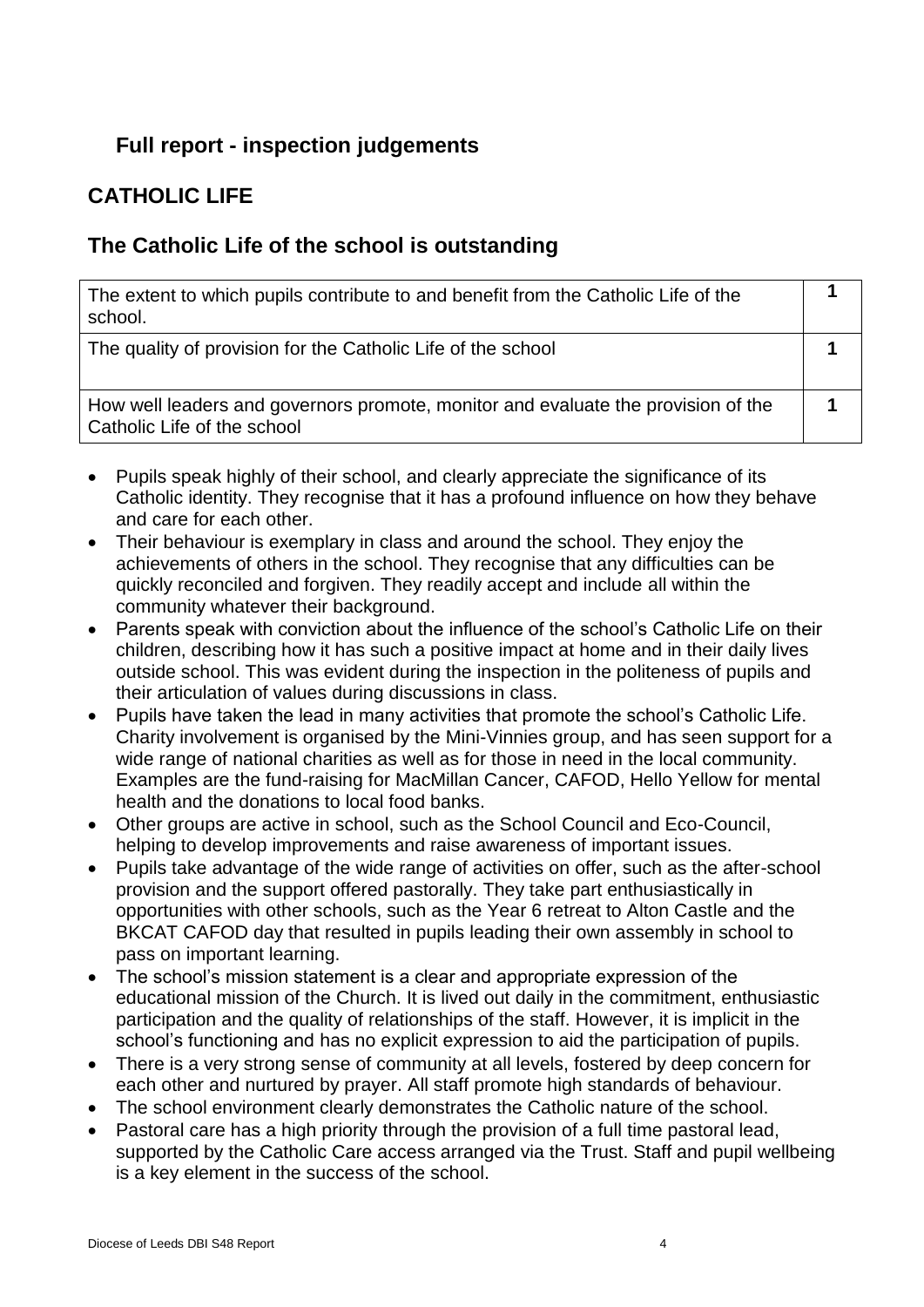- The school has provided many opportunities for pupils to develop spiritually and morally. Examples are seen in the curriculum, for instance, in the recent focus on Black History Month, the focus on Remembrance during the month of November and in the regular visits of 'More Than Dance'.
- A comprehensive programme of Relationships and Sex Education is evident, reflecting Catholic values and virtues and supported by the Trust.
- The school's leadership is deeply committed to the holistic nurturing of all pupils. The Catholic Life of the school is a clear priority, as seen in the school's annual development plan. Staff and parents acknowledge the impact of the executive headteacher and the head of school in helping to develop the school's Catholic Life in a very short time.
- The executive headteacher has reintroduced strategies to monitor, analyse and evaluate the school's provision, for example through staff and pupil surveys, following the disruption to these activities due to the pandemic; the implementation of these plans is at an early stage.
- School leaders and governors have embraced the opportunity for closer partnership with Sacred Heart School through the shared academy council and executive headteacher; this partnership has a positive impact on the school.
- Staff welcome the services and CPD provided by the BKCAT and the diocese; this service and CPD is helping to develop the school's Catholic Life.
- Parents believe that school leadership and staff are open and friendly and that there are 'no barriers' to overcome in the shared responsibility for their children. They speak warmly of the support given and the extra efforts made to include them, with examples given including the school's online provision, the greeting in several languages given by the head of school and the support given to pupils with particular needs.

# **RELIGIOUS EDUCATION**

### **Religious Education is good**

| How well pupils achieve and enjoy their learning in Religious Education                                      |  |
|--------------------------------------------------------------------------------------------------------------|--|
| The quality of teaching, learning and assessment in Religious Education                                      |  |
| How well leaders and governors promote, monitor and evaluate the provision for<br><b>Religious Education</b> |  |

- Most pupils are actively engaged in lessons. They particularly enjoy collaborating with their peers on active tasks. They willingly discuss issues presented to them, and are developing their reflective skills well, increasingly able to express opinions and offer suggestions to moral or ethical questions. Most can concentrate with sustained focus.
- Relative to their age and capacity, most pupils are making good progress, especially when challenged to think more deeply or to develop their learning further.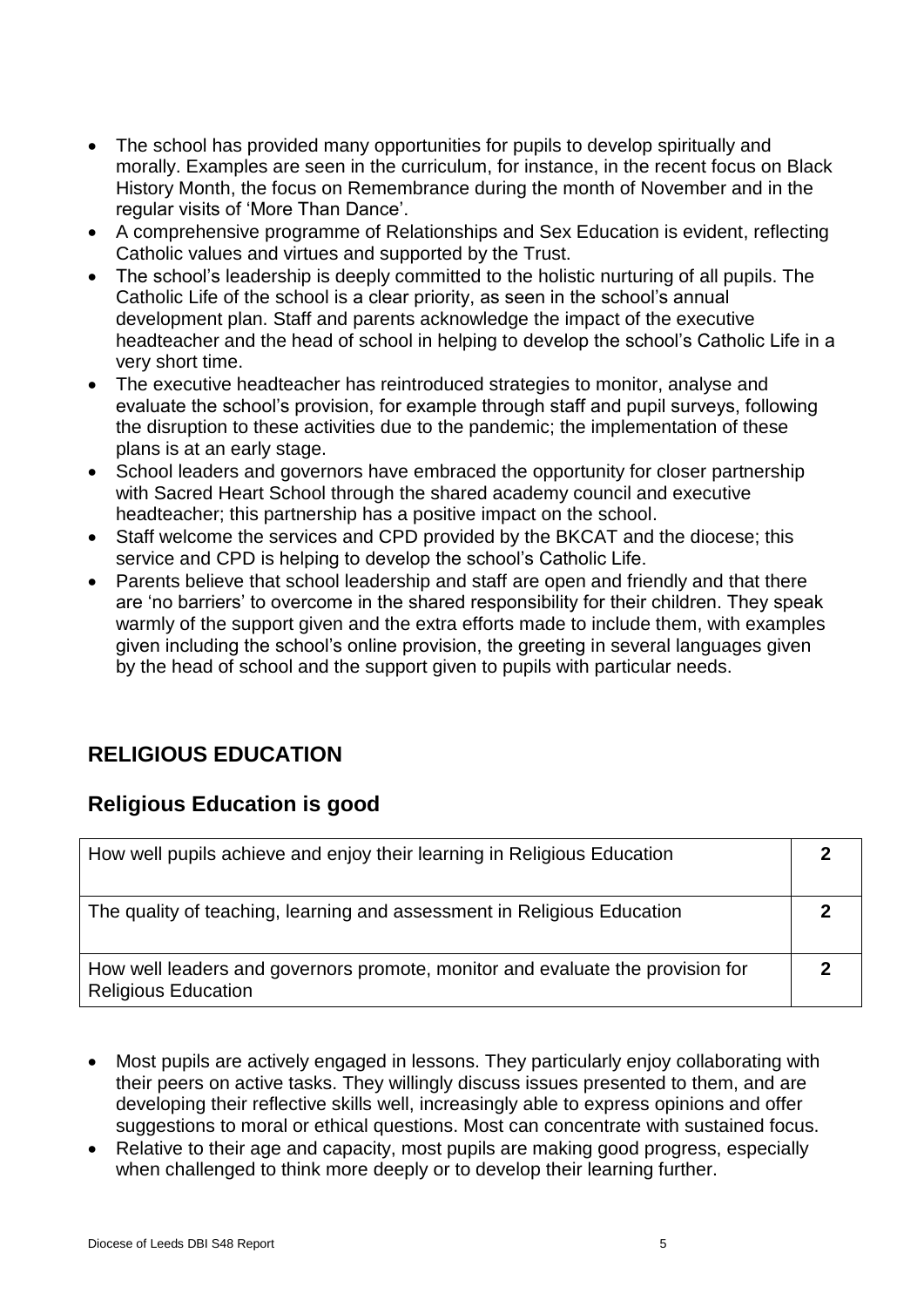- Pupils have a broad understanding of how well they are doing and the progress they are making, related to the 'I can' statements in the religious education scheme of work, but these are not always highlighted in their workbooks.
- Behaviour in lessons is generally very good and pupils enjoy religious education, producing good written and artistic work, reacting particularly well to tasks that are made relevant to their daily lives.
- Expectations of what pupils are capable of producing vary, especially when they are called on to evaluate their learning at the end of a unit.
- Teachers plan their religious education lessons well, balancing recall of previous learning, exposition of new content and a variety of verbal, written or active tasks. Questioning is generally good, especially where pupils are challenged to give more information or think more deeply.
- Across the course of a unit studied, teachers give their pupils varied opportunities to present their learning. Presentation of work is mostly good.
- A number of teachers show a high level of confidence because of their subject expertise, and are able to be very creative in their range of approaches, including in the use of technology. These teachers show they have benefited from effective CPD opportunities, which other members of staff will access within the current year.
- Assessment of religious education is in a developmental stage. The school has reviewed its approach to marking and feedback, and is endeavoring to utilize both the 'I can' statements and the 'Interim Standards' in evaluating pupils' attainment, after much disruption to this area during lockdown periods.
- Some inconsistencies in adherence to the school's marking and feedback policy is evident in pupils' books.
- Teaching assistants contribute effectively to pupils' understanding and progress. They support individuals and groups with their learning tasks and play a valuable role in helping to record pupils' responses, particularly in the younger age groups.
- Leaders and governors ensure that the religious education curriculum meets the requirements of the Bishops' Conference, and that a minimum of 10% of the teaching timetable is devoted to the subject. '*The Way, The Truth and The Life'* forms the basis of the curriculum, as approved by the diocese. Religious education is well resourced in terms of opportunities for professional development and aids for learning.
- The executive headteacher, as RE coordinator, has started to address the monitoring of teaching and learning in the subject and has put in place suitable plans to develop this over the course of the year, in the expectation that this will increase understanding, and raise standards. She has considerable successful experience and a clear vision for the subject, which is already yielding improvements in the short time she has been in post.
- Parents acknowledge the quality of the online provision the school offered during periods of lockdown over the past 18 months, and praise the school staff for going 'above and beyond' in their efforts. In their turn, teachers recognise the benefits that membership of the BKCAT brought during this period, with laptops quickly purchased for pupils and sharing of expertise and resources made easier through Google Classroom.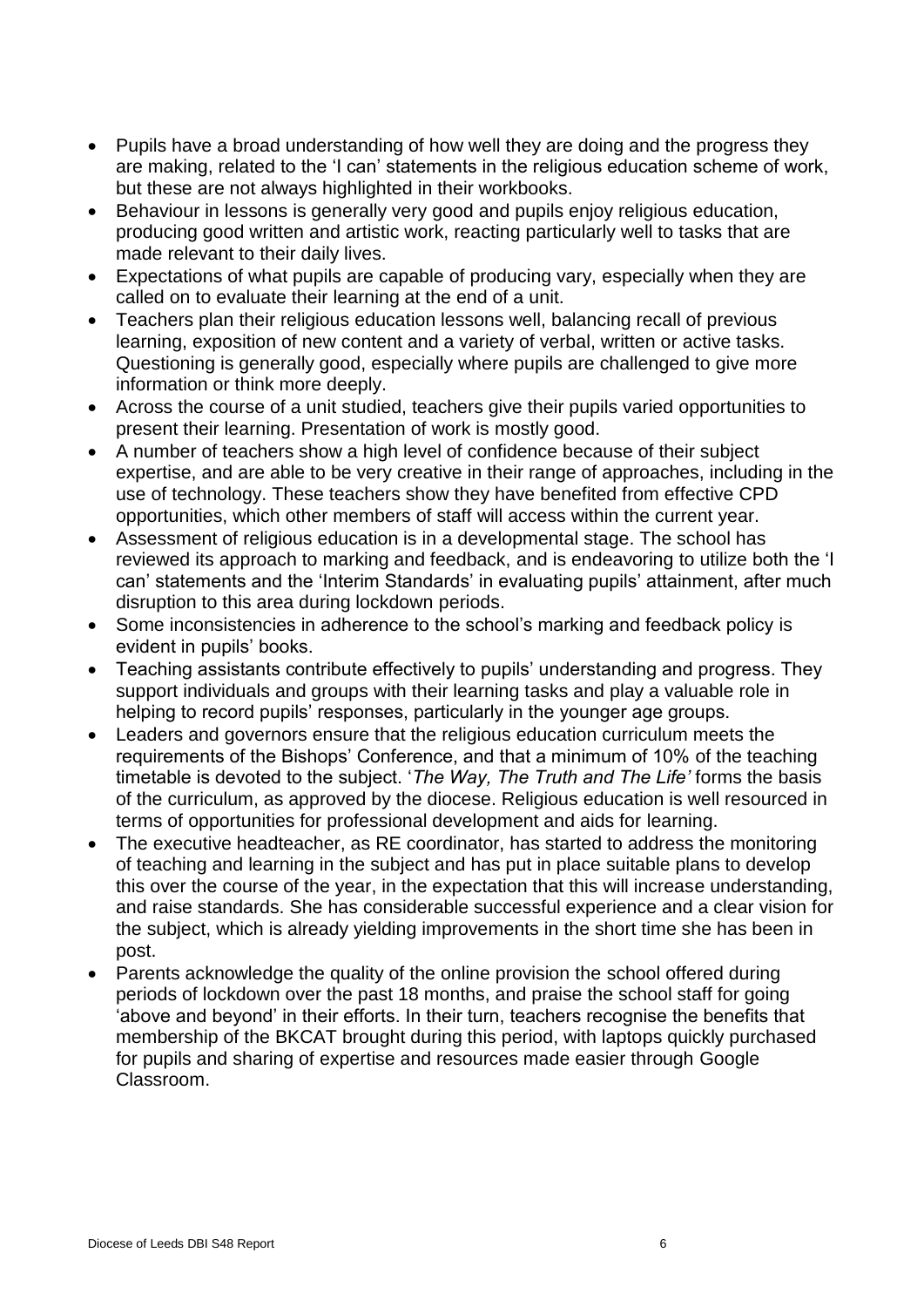## **COLLECTIVE WORSHIP**

## **Collective Worship is outstanding**

| How well pupils respond to and participate in the school's Collective Worship                               |  |
|-------------------------------------------------------------------------------------------------------------|--|
| The quality of provision for Collective Worship                                                             |  |
| How well leaders and governors promote, monitor and evaluate the provision for<br><b>Collective Worship</b> |  |

- Prayer is central to the life of the school's daily experience.
- Pupils are very keen to participate in Collective Worship, showing enthusiasm but great reverence in how they behave during prayer and liturgy. They sing with gusto, enjoying the range of opportunities the school offers.
- Pupils commence any prayerful occasion with a noticeable sense of calm, showing through their behaviour and gesture that they recognise the nature of the occasion. This helps to create a meditative atmosphere in which the act of worship can take place.
- During the pandemic restrictions, opportunities for pupils to plan and lead liturgy were restricted. However, before this disruption, pupils were able to take the initiative in planning and leading prayer with confidence and enthusiasm, both in the classroom and in larger gatherings in hall or church, at a level appropriate to their age and stage of development. This included a wide variety of traditional and contemporary approaches to prayer.
- These skills are once again coming to the fore in the daily prayer life of the school. Following the guidelines adopted from the Trust, young pupils show how they can help prepare the prayer focus area through choice of artefacts, such as cloth, crucifix, appropriate statue, bible and candle. As they move through the school, pupils' roles become more involved until, as seen in Year 6, they are able to write out a detailed plan, choose an appropriate reading with help, and lead with confidence, often utilizing the benefits of technology.
- Pupils' understanding of the liturgical year is well developed. In this year alone, they have already had experience of the month of the rosary, were actively praying for the holy souls in November, including a focus on Remembrance, and were starting to prepare for Advent.
- Senior staff have an excellent understanding of Catholic traditions of prayer and liturgy, and ensure that any planned acts of worship are accessible to the pupils present. Staff utilize a wide variety of methods and styles of prayer. These include formal prayers, said in unison, meditative reflections, informal prayer and joyful singing.
- The school has ensured that pupils have a range of styles to experience. The '*Virtues to Live By*' have formed the basis for weekly themes, and have had a significant impact on pupils, who understand the relevance of the virtues and how they help them to live their lives. The 'Wednesday Word', the 'Mark 10 Mission' and the themes provided by '*Ten Ten'* ensure a rich resource bank is available to teachers.
- Display and prayer focus areas are present in all classes, with pupils encouraged to write private prayers but also requests for public prayer.